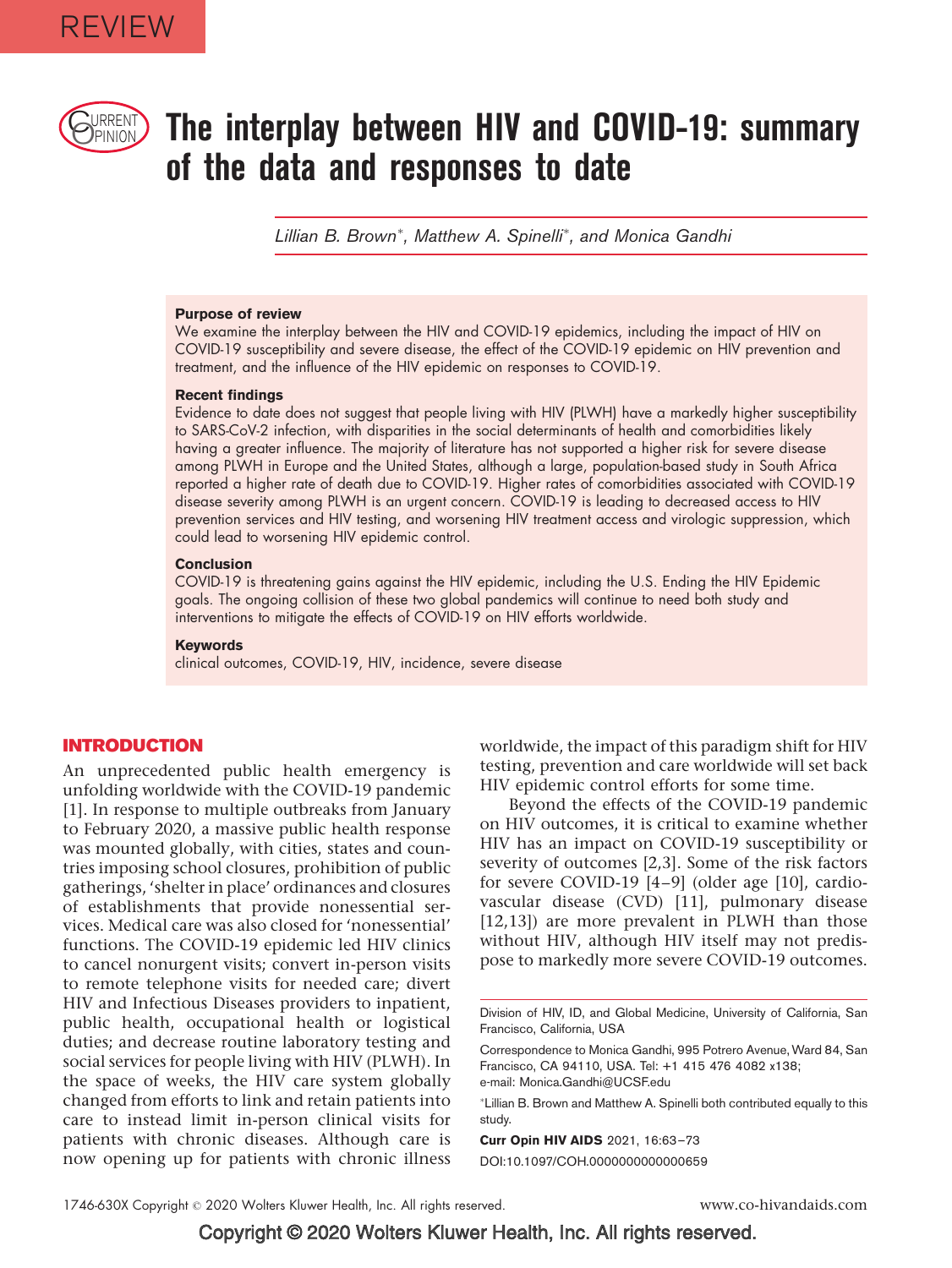# KEY POINTS

- Evidence to date does not suggest that people living with HIV have a markedly higher susceptibility to SARS-CoV-2 infection.
- The majority of literature has not supported a higher risk for severe disease among people living with HIV in Europe and the United States, although a large, population-based study in South Africa reported a higher rate of death due to COVID-19.
- COVID-19 is leading to decreased access to HIV prevention services and HIV testing, and worsening HIV treatment access and virologic suppression, which could lead to worsening HIV epidemic control.
- The experience of the HIV epidemic has influenced scientific, public health and regulatory responses to COVID-19.

Relatively large studies have now been published examining the impact of HIV on COVID-19 risk and outcomes, which now require synthesis.

No prior global pandemic of the scale of COVID-19 has overlapped temporally with the HIV pandemic, so periodic review of the interplay between the two infections is important for the field. In this review, we explore available evidence on the susceptibility of PLWH to SARS-CoV-2 infection and severe COVID-19 disease, the impact of COVID-19 and its public health response on control efforts for HIV, and similarities in responses to the two pandemics.

# IMPACT OF HIV ON COVID-19

# Impact of HIV on susceptibility to SARS-CoV-2 infection

Early data on the impact of HIV on susceptibility to COVID-19 infection were mostly limited to PLWH on antiretroviral therapy (ART) in the early stages of the COVID-19 epidemic when testing was primarily limited to those with symptoms (Fig. 1). Two studies from Spain initially suggested a lower incidence of COVID-19 infection among PLWH than the general population. In a single-centre prospective cohort in Barcelona that included 5683 PLWH (99%) on ART, 53 (0.9%, 95% confidence interval 0.7–1.3) developed confirmed or suspected COVID-19 infection during the study period and the standardized incident rate ratio of confirmed infection was 38% (95% confidence interval 27–52) compared with the general population  $[14"']$ . A prospective cohort study among HIV clinics in 60 hospitals that serve 77 590 PLWH in the Madrid region observed 236 diagnosed COVID-19 infections among PLWH. This study also estimated a lower age and sex-standardized risk of confirmed COVID-19 infection among PLWH on



FIGURE 1. Evidence to date of COVID-19 susceptibility and propensity to severe disease among people living with HIV compared to the general population.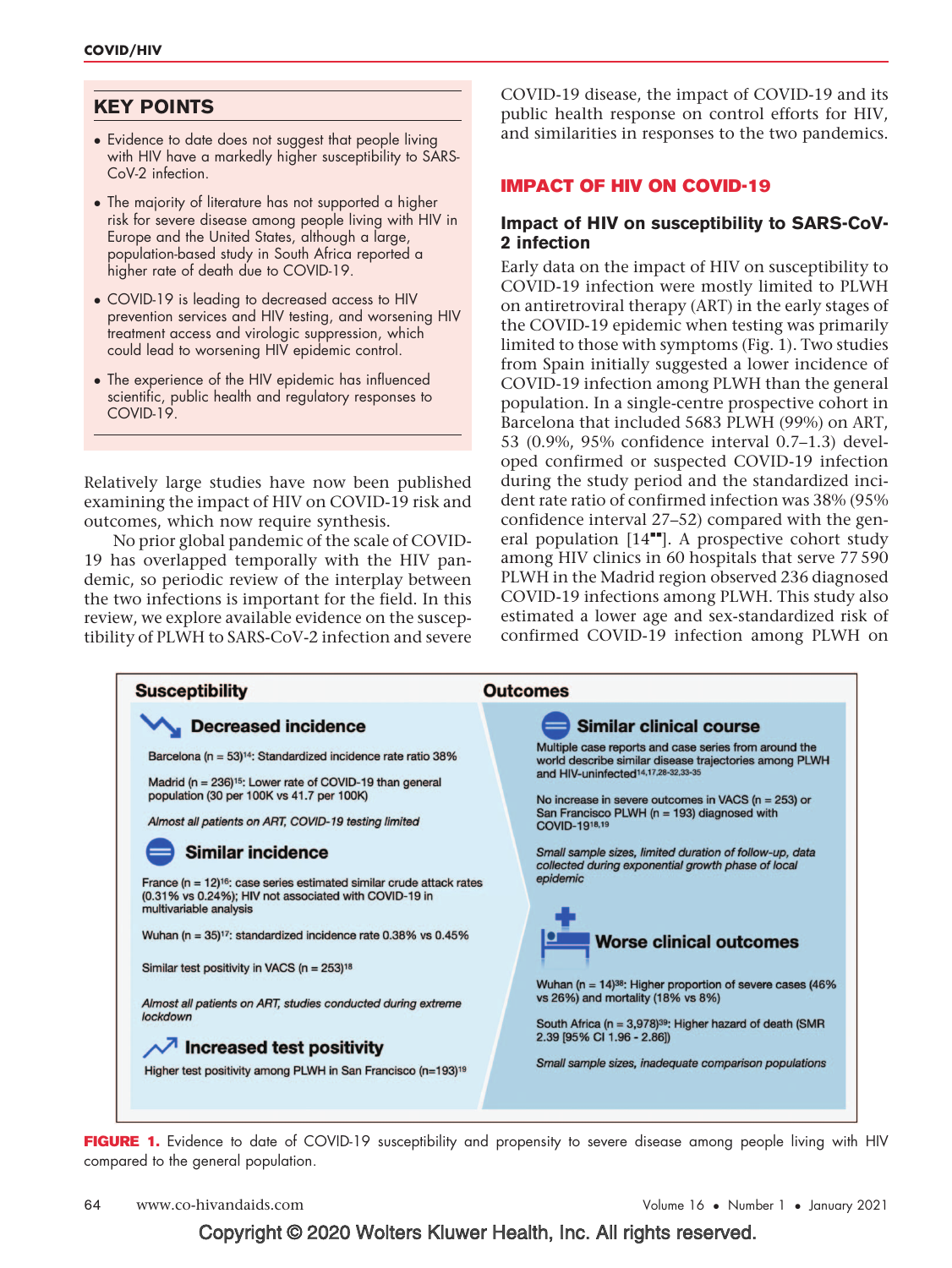ART than the general population (30 per 10 000 among PLWH vs. 41.7 per 10 000 among the general population)  $[15$ <sup> $\blacksquare$ </sup>. However, the estimated risk of infection was similar for PLWH when healthcare workers were excluded from the sample (30 per 10 000 among PLWH vs. 33.0 per 10 000 among the general population)  $[15$ <sup> $H$ </sup>].

In contrast, a study in France which included 77 COVID-19 diagnoses among PLWH estimated similar attack rates of COVID-19 among PLWH and the general population; in this study, HIV was not associated with COVID-19 infection in multivariable analysis [16]. A small population cohort in Wuhan, China, observed similar standardized incidence rates of COVID-19 among 6001 PLWH (0.38%, 95% confidence interval 0.24–0.53) to the general population (0.45%, 95% confidence interval 0.45-0.46) [17"]. In both studies, 99% of PLWH were on ART during the study period. The Veterans Aging Cohort Study (VACS), which included 253 PLWH co-infected with COVID-19, found higher testing rates among PLWH than those without HIV, but similar test positivity rates, with 9.7% of PLWH vs. 10.1% of HIV-uninfected veterans diagnosed with COVID-19 from February to April 2020  $[18"$ . Finally, in a populationbased study in San Francisco, PLWH were more likely to test positive for COVID-19 during the first 6 months of community spread, with a 4.5% positivity rate among PLWH (193/4252) compared with 3.5% (9626/272 555) among people without HIV [19<sup> $-$ </sup>]. Among the PLWH coinfected with COVID-19 in this study, only 44% were virally suppressed at their most recent laboratory test.

The incidence of COVID-19 among PLWH may be more influenced by the differential impact of comorbidities and social determinants of health among PLWH that mediate risk of exposure to COVID-19 infection rather than HIV itself. Higher rates of chronic lung disease [12] and behaviours that impact lung function, such as cigarette smoking [20], inhalational drug use [21] and hazardous alcohol use [22,23] among PLWH in the U.S. may also increase the risk of SARS-CoV-2 infection. PLWH experience higher rates of homelessness and unstable or crowded housing than the general population [24,25], and increased time in homeless shelters and congregate living settings may decrease their ability to socially distance or effectively quarantine  $[26$ <sup> $\text{I}$ </sup>,27]. Among the 193 PLWH who tested positive for COVID-19 in San Francisco over the first 6 months of the pandemic, only 100 (55%) were housed. Conversely, PLWH who experienced the early days of the HIV pandemic may be more likely to shelter in place.

In conclusion, the studies to date do not support that PLWH are generally more susceptible to

COVID-19 by virtue of HIV infection itself, although PLWH may be more likely to be tested for SARS-CoV-2, experience other risk factors (e.g. congregate living situations) that make social distancing difficult and increase the risk of exposure to the virus, and/or have increased rates of smoking or chronic lung disease which may increase the risk of infection once exposed.

# Impact of HIV on severity of outcomes with COVID-19 disease

In general, PLWH seem to experience similar clinical outcomes with COVID-19 infection than those without HIV in series from the U.S. and Europe (Figure) [14",28-33,17",34",35]. The risk of severe COVID-19 outcomes was similar by HIV status in the VACS cohort, one of the largest cohorts of COVID-19/HIV co-infection ( $n = 253$ ) reported from the U.S. to date  $[18"$ . A multicentre registry-based cohort of 286 PLWH from 36 institutions in 21 U.S. states and three international sites (two in Spain and one in Singapore) found clinical outcomes of similar severity to those reported among HIV-negative individuals in the U.S. [36]. In this cohort, a  $CD4^+$  cell count less than  $200$  cells/ $\mu$ l was associated with decreased overall survival, while viral nonsuppression was not [36]. PLWH who tested positive for COVID-19 in San Francisco ( $n = 193$ ) also did not experience an increased rate of severe illness relative to those without HIV  $[19$ <sup> $\blacksquare$ </sup>], despite high rates of virologic non-suppression (56%) in this sample. In a matched case–control study comparing 21 PLWH on ART to 42 HIV-uninfected patients hospitalized with COVID-19 in New York, PLWH had higher Creactive protein (CRP) values and were more likely to have abnormal chest X-rays at admission [37]. Compared with the control group, a higher proportion of PLWH required ICU admission (29 vs. 18%) and mechanical ventilation (24 vs. 12%); however, these differences were not statistically significant, and there were no differences in mortality (29 vs. 24%,  $P = 0.7$  [37]. A small case series of 14 PLWH infected with COVID-19 in Wuhan observed a higher proportion of severe cases and higher mortality than the general population; however, the median age and number of comorbidities was also higher among PLWH in that study than the general population of Wuhan [38].

The largest study to address risk of death from COVID-19 among PLWH is a prospective cohort study in South Africa, which includes 3 460 932 patients served by the public sector healthcare system in Western Cape Province, 3978 (16%) of whom are PLWH. In this province, 22 308 were diagnosed with COVID-19, from 1 March to 9 June 2020, of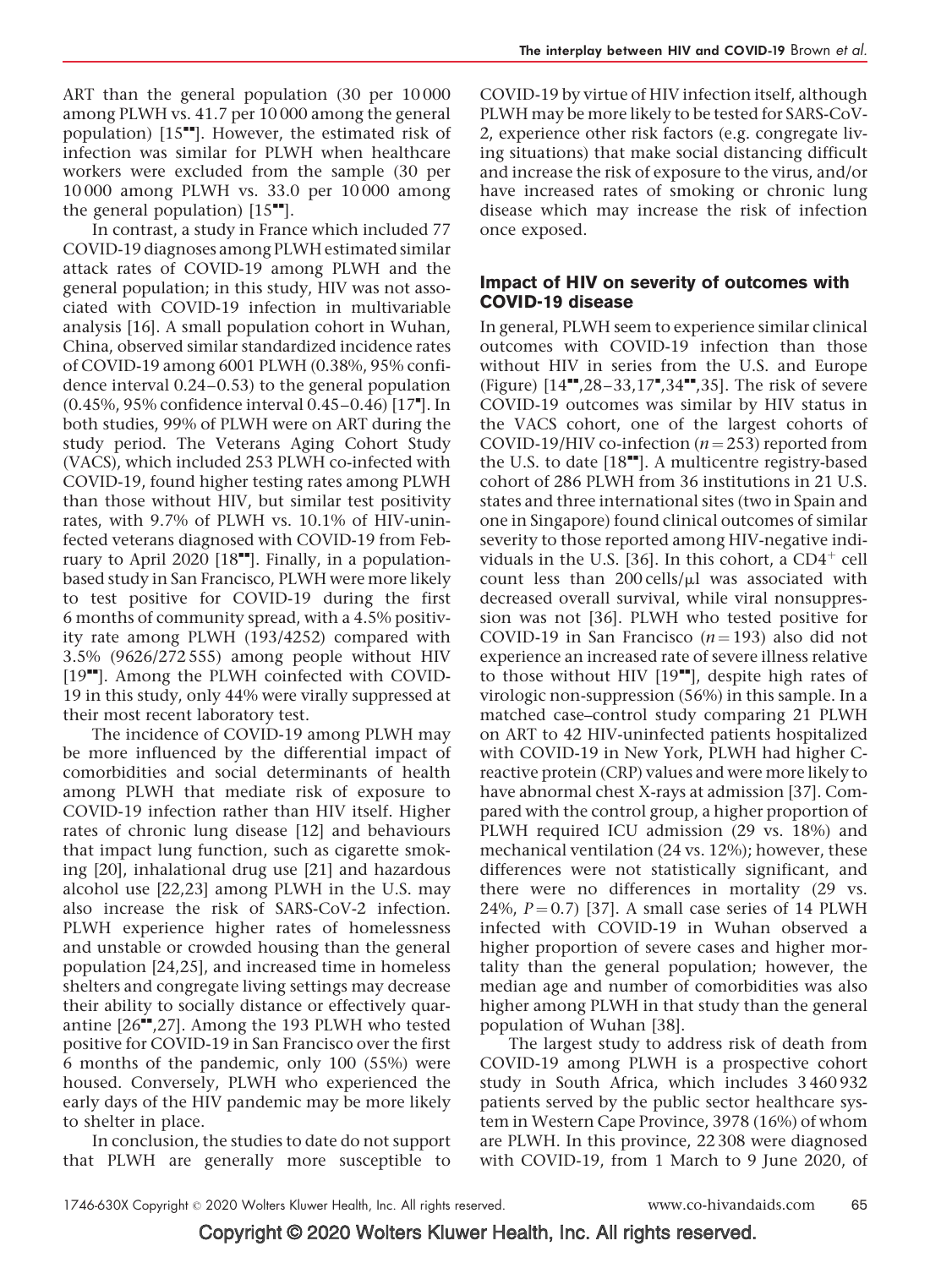whom 625 died  $[39$ <sup> $H$ </sup>]. This cohort observed an increased hazard rate of COVID-19 death adjusted for age and sex among PLWH compared with the general population, with a standardized mortality ratio of 2.39 (95% confidence interval 1.96–2.86)  $[39$ <sup> $H$ </sup>]. The median age of death from COVID-19 was also younger among PLWH than the general population in the Western Cape cohort and a greater proportion of COVID-19 deaths were in patients aged less than 50 years in those with vs. without HIV (39 vs. 13%). Several factors could explain the differences in the findings of the South African cohort compared with the European and American cohorts. For instance, only 55% of the South African cohort were on ART and virologically suppressed, and comorbidity burden also differed when compared with European and U.S. cohort, with high numbers of PLWH having uncontrolled diabetes and active tuberculosis.

In addition to the potential impact of HIV on COVID-19 susceptibility, PLWH globally may be more at risk for more severe disease from COVID-19 due to a disproportionate burden of known risk factors associated with severe COVID-19 disease [40]. Nearly half of the PLWH in the U.S. are older than 50 years [10]. PLWH have a higher rate of cardiovascular disease [11], including hypertension [41] and pulmonary disease [12,13] than the general population, as well as high rates of smoking [20,42,43]. Published case series to date describe a high burden of comorbidities among PLWH who are coinfected with COVID-19 across different settings  $[28, 33, 34$ <sup>\*\*</sup>,38,44,45<sup>\*</sup>]. In the predominantly U.S. multicentre cohort of 286 PLWH, having three or more comorbidities was associated with both hospitalization and severe outcomes in adjusted analysis [36].

The conclusion of all of these studies is that PLWH did not seem to be at an increased risk of severe outcomes with COVID-19 in studies to date within the U.S. and Europe [46], while HIV was associated with a higher mortality rate due to COVID-19 in a large cohort in South Africa. The larger population-based study in South Africa may better estimate the impact of HIV on severe COVID-19 disease, or differing comorbidity burdens and viral suppression between these settings could explain these differences. Comorbidities such as diabetes and cardiovascular disease that are prevalent among PLWH may compound potential risks of HIV itself, and controlling modifiable risk factors previously associated with COVID-19 disease severity among PLWH is therefore important for multiple reasons. Finally, longitudinal data from diverse settings across the world and across the spectrum of COVID-19 disease severity will eventually provide a more complete picture of the impact of HIV on COVID-19 disease over time.

# The possible effect of antiretroviral therapy on COVID-19 disease susceptibility or outcomes

Speculation that PLWH may have reduced susceptibility to SARS-CoV-2 or severe COVID-19 outcomes has arisen from the fact that different ART components have activity against enzymes involved in SARS-CoV-2 replication in vitro. Lopinavir has invitro activity against proteases from both SARS-CoV [47] and MERS-CoV [48] as well as some benefit in animal models of MERS-CoV [49]. Atazanavir also docks in the active site of SARS-CoV-2 major protease, blocks its activity in vitro and inhibits SARS-CoV-2 replication in a cell line [50]. Early case series of HIV/COVID-19-infected patients described multiple instances of changing ART regimens to include protease inhibitors [3,30]. However, two clinical trials have now examined the effect of lopinavir/ritonavir on the clinical course of COVID-19, including the pragmatic RECOVERY trial, and found no benefit in using this protease inhibitor in either shortening the disease course or decreasing mortality from COVID-19 [51",52""]. Moreover, pharmacokinetic studies suggest that lopinavir/ritonavir at currently-used doses will not achieve sufficient concentrations for efficacy against SARS-CoV-2 [53].

Tenofovir, a nucleotide analogue that resembles remdesivir, has been shown to bind the SARS-CoV-2 polymerase in vitro [54]. In an analysis among PLWH and PrEP users from a single centre in France, tenofovir use (either in ART or PrEP) was not associated with the risk of COVID-19 infection or clinical course [16]. In contrast, tenofovir disoproxil fumarate (TDF)-based ART, but not tenofovir alafenamide (TAF), among a cohort of 77 590 PLWH across 60 clinics in Spain was associated with lower rates of both COVID-19 diagnosis and hospitalization  $[15<sup>**</sup>]$ . This finding may actually reflect channelling bias, as patients who are healthier without comorbidities (such as renal insufficiency) may be more likely to be placed on a TDF-containing vs. TAF-containing regimens. In the Western Cape Cohort, TDF was also associated with fewer COVID-19 related deaths, although PLWH not on TDF would be likely to be receiving second-line ART or have renal dysfunction in this setting  $[39$ <sup> $\blacksquare$ </sup>]. A randomized controlled trial to ascertain whether TDF/emtricitabine protects healthcare workers from contracting SARS-CoV-2 in Spain is ongoing. Guidelines from the Department of Health and Human Services and the National Institutes of Health continue to recommend against changing ART for the purpose of preventing or treating COVID-19 [55,56].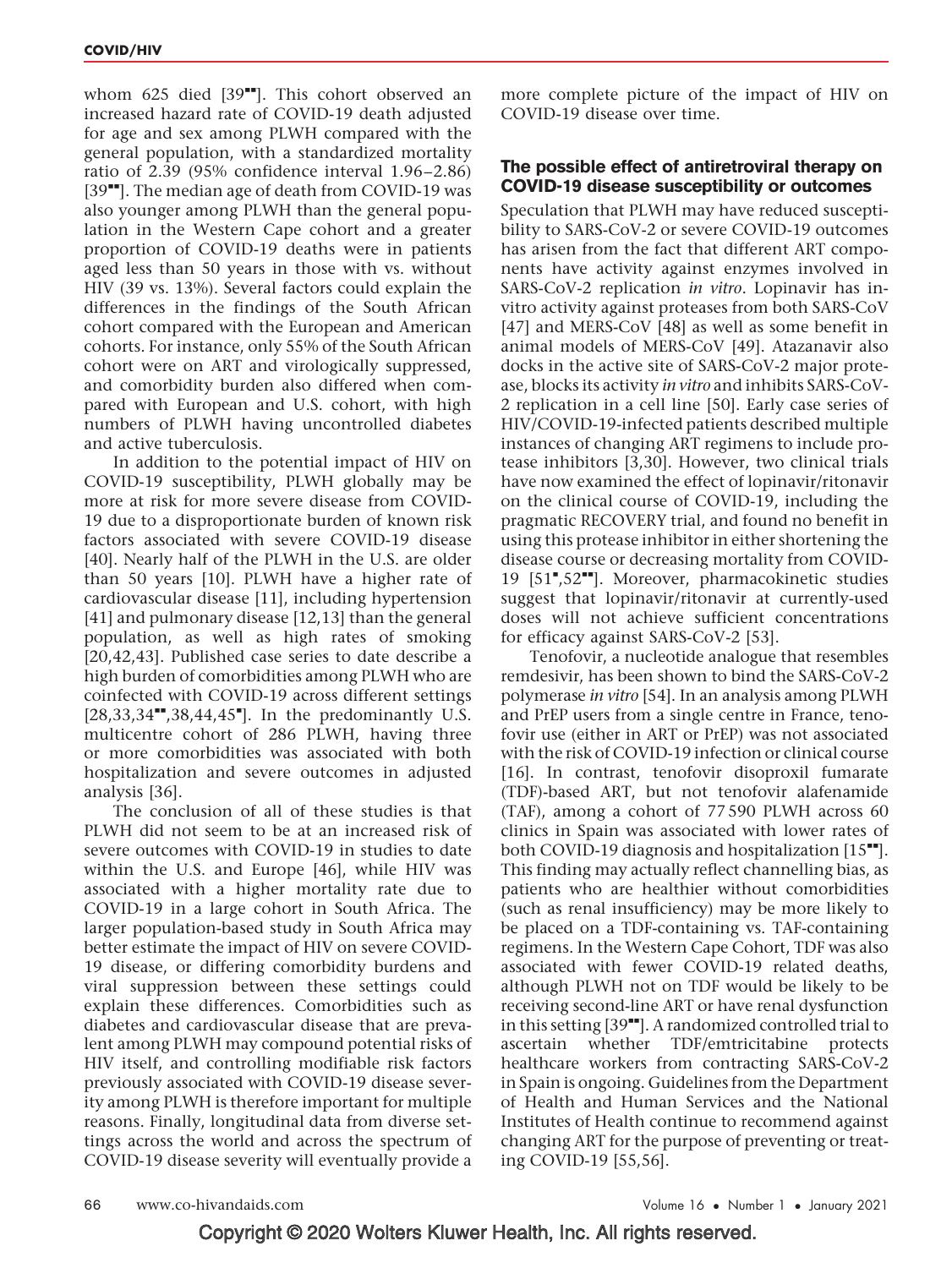#### IMPACT OF COVID-19 ON HIV

#### Impact of COVID-19 on HIV epidemic control and the health of people living with HIV

The 1918 influenza pandemic influenced health outcomes for the public for decades afterwards due to disruptions in the medical system, interruptions in care for chronic illness and the stress and turbulence of the time [57–60]. The recent Ebola outbreak in West Africa disrupted care for a number of chronic illnesses, including HIV via decreases in testing [61] and ART access [10,61–63]. Similarly, the impact of the shutdown of medical and social services for PLWH is likely to hamper HIV epidemic control. Indeed, the current crisis has the potential to significantly set back the progressmade so far towards the UNAIDS 90–90-90 goals and the United States Ending the HIV Epidemic (EtHE) initiative [64,65].

### Impact on HIV susceptibility, testing, prevention and treatment access

The COVID-19 epidemic has imperilled the health and well being of PLWH, while disrupting the four key pillars of HIV epidemic control highlighted by the UNAIDS 90-90-90 and the United States Ending

the HIV Epidemic initiatives: HIV Prevention, Diagnosis, Treatment and Outbreak Control (Fig. 2) [64]. Beyond these four pillars, the COVID-19 pandemic is likely to have an impact on HIV susceptibility and risk, which may have decreased in the few months following the pandemic, but could increase due to adverse socioeconomic conditions resulting from the COVID-19 epidemic and widespread lockdowns [66]. For instance, in a survey of 20 238 LGBTQ individuals from 138 countries in April–May, 2020 presented at the AIDS 2020 meeting in July, 57.8% reported having either lost their job, at high risk of losing their job, or being unsure about employment in the near future [67<sup> $+$ </sup>]. Moreover, 44% had experienced reductions in salary, 23% reported new food insecurity and 1% had exchanged sex for money or resources.

Disruption of healthcare systems due to COVID-19 [68], shelter-in-place orders [61] and fear of infection at care sites [69] are also threatening access to HIV testing, prevention and treatment services. In the same study of more than 20 000 LGBTQ individuals across the world, over 50% reported uncertain or no access to PrEP during the pandemic  $[67$ <sup> $\text{m}$ </sup>]. A study of 3520 PrEP users from a large PrEP provider in Boston reported a 72% decrease in PrEP



FIGURE 2. Impact of COVID-19 on HIV susceptibility, testing, prevention and treatment.

1746-630X Copyright © 2020 Wolters Kluwer Health, Inc. All rights reserved. www.co-hivandaids.com 67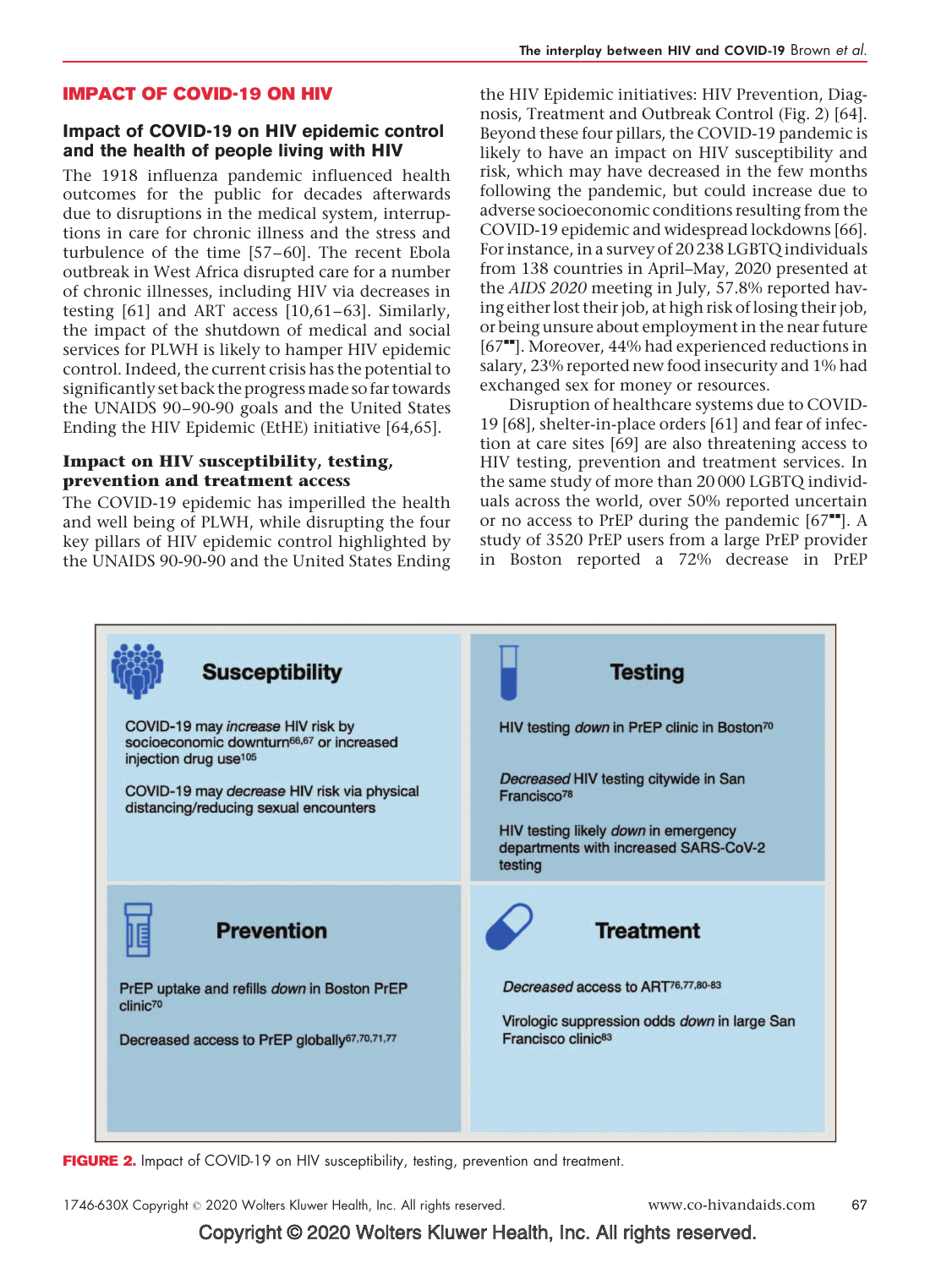initiations, an increase in refill lapses of 278%, and an 18% decrease in overall PrEP users  $[70<sup>**</sup>]$ . In South Africa, a PrEP programme for pregnant woman reported greater than two-fold higher odds of a missed visit, in spite of no reported change in sexual activity by patients [71]. Although one study in Australia showed that most people stopping PrEP reported a decrease in sexual behaviour as the motivator, others reported concerns about contracting COVID-19 and difficulty making appointments as the reason for their PrEP discontinuation [69]. One strategy patients on PrEP have used due to lower sexual activity and/or decreased medication access during COVID-19 is to transition to 2-1-1/ondemand PrEP [69,72].

In other settings, COVID-19 has led to greater stigma, economic vulnerability, loss of housing and continued or increased exposure to HIV for vulnerable populations  $[73-75,67$ <sup>---</sup>], with greater stringency of lockdowns associated with less access to PrEP, condoms and HIV testing  $[76"$ ,77]. San Francisco has reported approximately a 40% decrease in HIV testing citywide, a 90% decrease in communitybased HIV testing and a 70% decrease in testing for sexually transmitted infections (STIs) [78]. Alarmingly, a large sexual health clinic in Boston has reported an 85% decrease in overall HIV testing  $[70$ <sup> $+$ </sup>]. In many settings, contact tracers have been redeployed to the COVID-19 epidemic [79], which could potentially impact the ability of public health agencies to respond to HIV outbreaks.

In terms of the impact of the COVID-19 pandemic on HIV treatment, disruption in care services, lower access to antiretrovirals and deepening of socioeconomic vulnerabilities – including a loss of social support, increased food insecurity, and loss of stable housing – will all affect treatment access. In Wuhan, China, at the height of their COVID-19 epidemic, many healthcare facilities were converted into hospitals that only treated COVID-19 patients, leading to interruptions in non-COVID-19 care delivery, such as for HIV [80]. The city lockdown and cessation of public transportation also resulted in a lack of medication access for those with chronic diseases [81,82]. Per a UNAIDS survey, onethird of PLWH in China on February 19, 2020, expressed concern that they would run out of ART in a few days, and half said they did not know where to procure their next ART refill [81,82]. A large survey of over 10 000 men who have sex with men across 20 countries, which included over 1000 PLWH, reported that approximately one-fifth of PLWH had not been able to access their provider, with only 14% reporting access to telemedicine, and nearly 50% had not been able to refill their HIV medicine remotely  $[76"$ ,77].

Even with access to telemedicine, the loss of the social services and in-person support available in HIV clinics for vulnerable patients will impact the health of PLWH. After shelter in place ordinances were mandated in San Francisco [61], a large HIV clinic serving publicly insured patients reported a 31% increase in the odds of unsuppressed viral loads, in spite of stable retention in care recorded via telemedicine, with homeless PLWH disproportionately impacted [83"]. Although telemedicine may increase access to care services in the context of decreased access to in-person visits, it may not be sufficient to stem the deleterious effects of the pandemic [75,83"]. The digital divide [84] decreased access to social services, and increasing socioeconomic and housing insecurity may disproportionately impact those with the greatest need, such as homeless PLWH, leading to worsening viral suppression, health outcomes and potentially mortality [75,83",85]. Interruption of antiretroviral access, even if brief, could increase death up to 10% among PLWH in low and middle-income countries according to a modelling study [86]. In another modelling study by UNAIDS, a 6-month interruption in antiretroviral access across 50% of the population living with HIV could lead to nearly 300 000 excess deaths in sub-Saharan Africa next year [87].

### Impact on social determinants of health for people living with HIV

PLWH are particularly vulnerable to disruptions in healthcare due to increased rates of mental illness [88], marginal housing [89], food insecurity [90], substance use [91] and other chronic diseases (e.g. diabetes mellitus, CVD) comanaged in the same clinic [92]. During the Ebola epidemic in West Africa, food insecurity, substance use and poverty disproportionately impacted Ebola outcomes, but the impacts were magnified among PLWH [93,63,62]. PLWH who experience food insecurity often depend on clinic-run programmes for social services, including access to food. PLWH with food insecurity already have higher rates of virologic failure and death, [94,95] with food insecurity during and after the COVID-19 pandemic for PLWH expected to dramatically increase [96].

Homeless PLWH also have substantially lower rates of HIV viral suppression and higher mortality than housed PLWH [97,85], and efforts to increase clinic-based ART access and support among homeless PLWH, [98] could be undermined by decreased funding and access to in-clinic services during and after the COVID-19 pandemic. As the COVID-19 pandemic is associated with increased stress, anxiety, boredom and social isolation, there is concern that substance and alcohol consumption could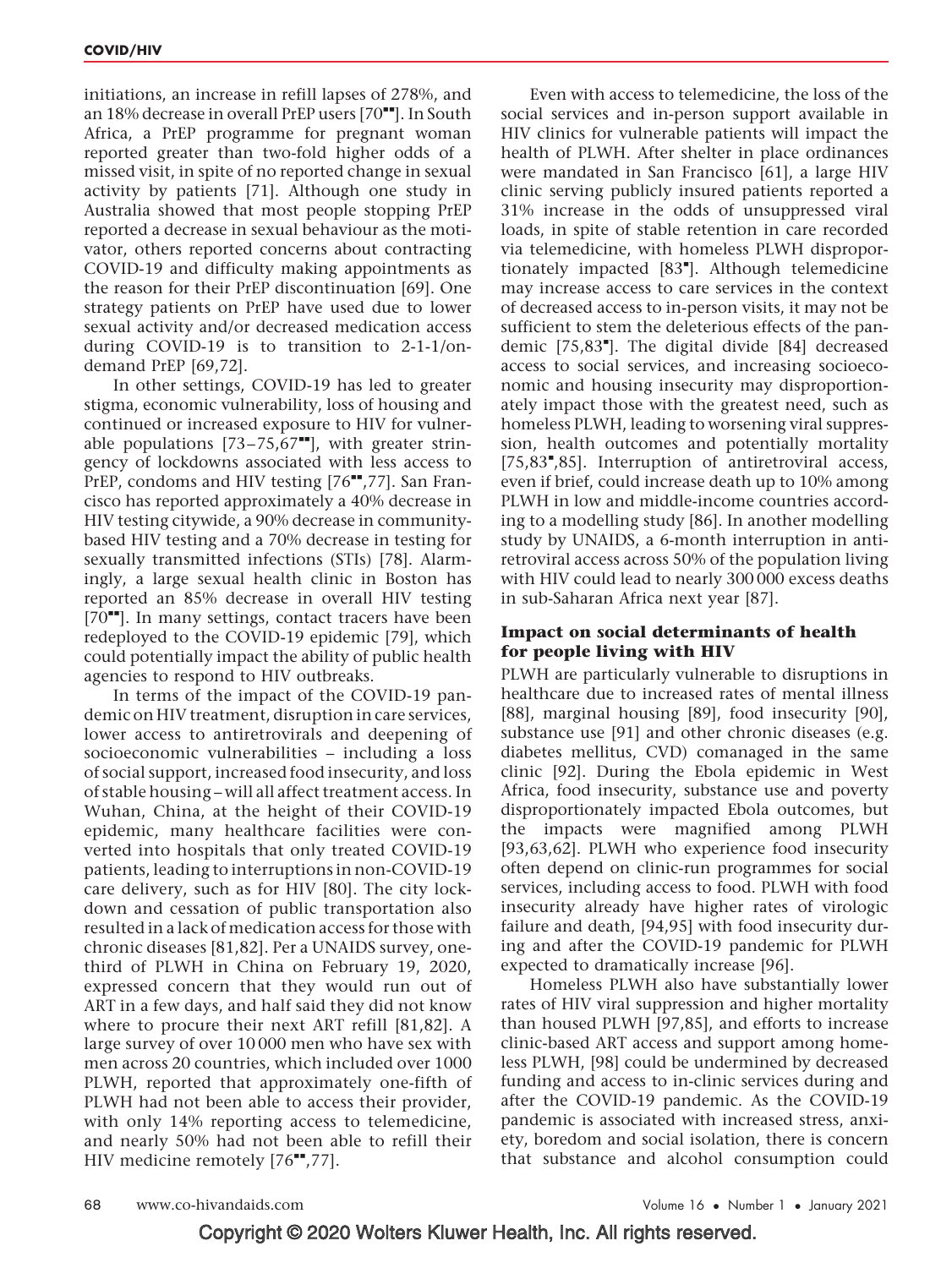increase as a coping mechanism  $[99-104,105$ <sup> $H$ </sup>]. Those with histories of alcohol and substance use disorders are at a high risk of relapse under stressful situations [106]. The vast majority of PLWH in the U.S. have high rates of current or past substance use [107], and therefore could experience relapse or increased substance use, threatening HIV care outcomes [108,109]. Finally, PLWH, especially older PLWH, experience high rates of social isolation  $[91,110,111]$  – even prior to the COVID-19 pandemic – a situation that will worsen with physical distancing mandates  $[105$ <sup> $H$ </sup>].

# LESSONS FROM THE HIV PANDEMIC FOR THE COVID-19 PANDEMIC

# Racial and ethnic disparities

Racial and ethnic disparities in COVID-19 incidence and outcomes have been described across multiple settings [112–120], with racial and ethnic minority groups similarly disproportionately represented among HIV/COVID-19-coinfected patients. In France, PLWH with more severe COVID-19 disease were more likely to be from sub-Saharan Africa [121]. In London, HIV/COVID-19-coinfected patients were more likely to be black than the general population of PLWH [122]. In Boston, in a case series of PLWH admitted to the hospital with COVID-19 infection, almost 80% were black or Latinx compared with 40% of the catchment clinic population [45"]. Multiple case series of PLWH hospitalized with COVID-19 in other metropolitan areas in the USA describe high proportions of black patients: 85% of 20 PLWH hospitalized for COVID-19 across three hospitals in Atlanta were black  $[34$ <sup> $H$ </sup>], and 93% of patients in a case series of 27 PLWH hospitalized in New Jersey were black [31], although the demographics of the source populations were not described.

Racial/ethnic disparities in COVID-19 disease appear to be influenced by the social determinants of health: crowded housing, employment in essential work, decreased healthcare access, greater comorbidity burden all likely contribute to greater disease burden among black and Latinx PLWH [112–119]. Interventions will likely be needed to support the ability of people at-risk of COVID-19 to physically distance, such as food, housing and economic assistance, or racial/ethnic disparities may worsen. As the HIV epidemic has also had a disproportionate impact on racial and ethnic minorities, both in terms of HIV risk and poorer prevention and treatment outcomes, lessons from the HIV pandemic and support programmes for PLWH should be translated for those at risk of COVID-19.

# The HIV epidemic has informed scientific, regulatory and public health responses to SARS-CoV-2

# Regulatory and approval process

Finally, the lessons of the HIV epidemic have informed clinical responses to COVID-19 through their influence on disseminating paradigms for disease testing, contact tracing, clinical trial frameworks and the infrastructure for therapeutics and vaccine testing, and the influence at the FDA level on more rapid review and approval of potential testing platforms and treatments. Moreover, the lessons from the HIV field to COVID-19 extend to involving the community in testing and treatment campaigns, with community-based participatory research facilitating effective COVID-19 mitigation strategies.

Early in the pandemic, HIV protease inhibitors were tested out of hope that similarities between the coronavirus protease and the HIV protease could be leveraged, although trials to date have been disappointing [123]. Investments in HIV research over the last 4 decades have built capacity and infrastructure for immunology, vaccinology and therapeutics research that has since been repurposed for the fight against COVID-19 [124]. For instance, worldwide recruitment processes, testing sites and clinical trials networks such as the AIDS Clinical Trials Group (ACTG) are leading COVID-19 therapeutic trials; the HIV Vaccines Trial Network (HVTN) and the HIV Prevention Trials Network (HPTN) have contributed to the COVID-19 Prevention Trials Network, which is performing clinical trials for COVID-19 vaccines and mAbs, characterizing immune responses to COVID-19 (HVTN 405/HPTN 1901), and has developed a COVID-19 specimen bank [125].

The response to the HIV epidemic has helped facilitate a more rapid review and approval of COVID-19 drugs and has also facilitated a greater involvement of patients, clinicians and advocates in the drug-development process. HIV advocacy organizations, such as Project Inform and The AIDS Coalition to Unleash Power (ACT-UP) advocated for faster reviews and approvals for severely debilitating or life-threatening diseases without effective treatments, most notably through the 1988 demonstration at the Federal Drug Administration (FDA) Parklawn headquarters [126,127]. The FDA instituted rapid review and accelerated approval for life-threatening diseases with few available treatments in direct response to these efforts of HIV activists [126–128]. The parallel track, that was instituted in 1992, allowed PLWH who were not eligible for clinical trials to gain access to HIV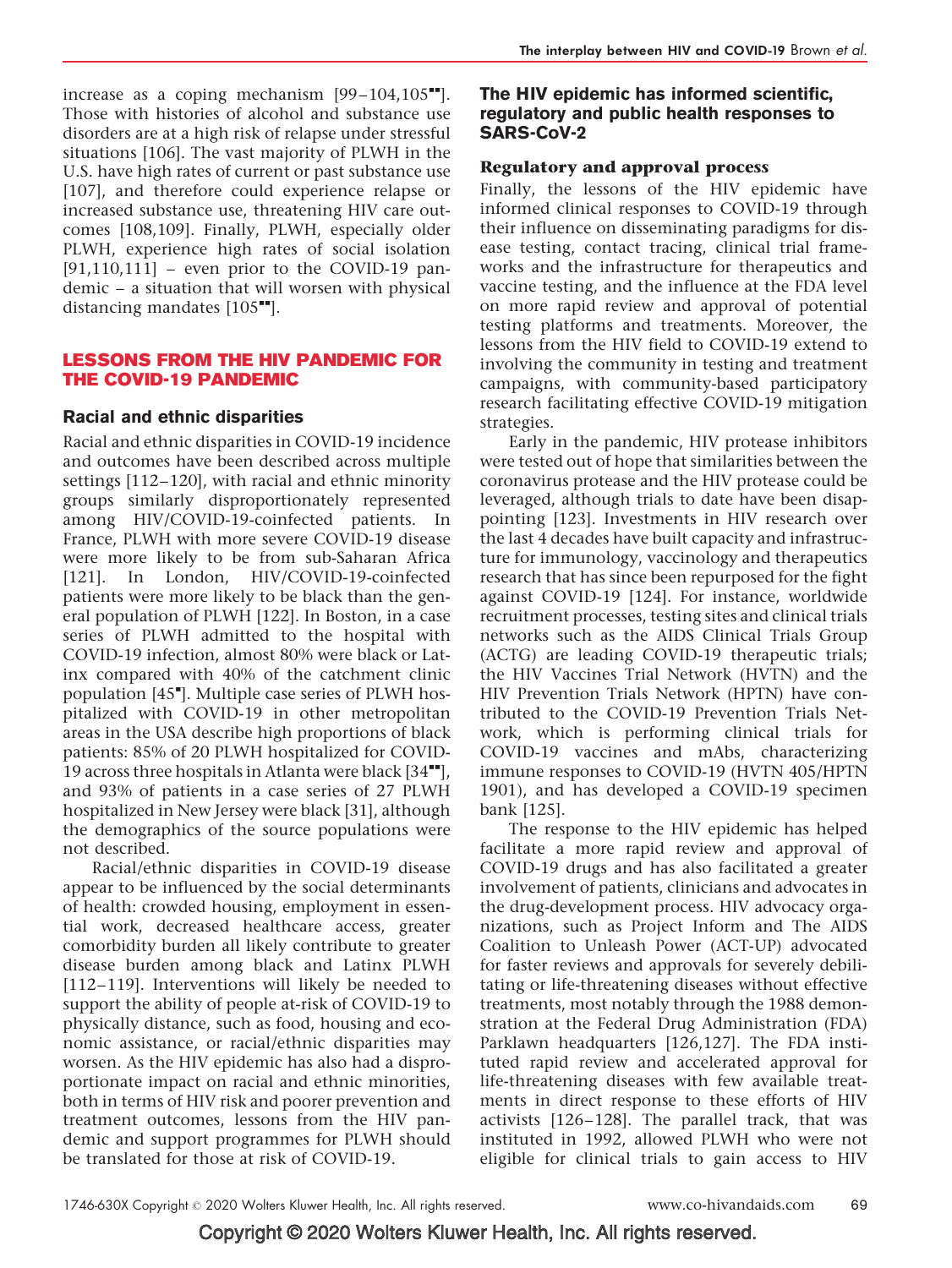medications while efficacy trials were still ongoing [129,130]. To date, the availability of potential COVID-19 therapies such as remdesivir and convalescent plasma for those not eligible for clinical trials has been influenced by these changes in FDA policy [130].

However, debates about the balance between demonstration of the efficacy and safety of treatments and the rights of patients to access potential treatments, highlighted prominently during the HIV epidemic, have already come to a head in response to review of potential COVID-19 therapies and vaccines under emergency use authorizations (EUAs) [130]. EUAs allow use of unapproved medical products to treat serious or life-threatening conditions in response to a declared public health emergency when alternatives do not exist [131]. U.S. HIV and Infectious Diseases specialists and professional societies have called for full licensure of a COVID-19 vaccine with independent scrutiny of vaccine data, rather than under an EUA, with the goal of combating public distrust and concerns about safety of a COVID-19 vaccine [132].

#### Public health responses

The response to the HIV epidemic has also profoundly influenced public health strategies implemented to combat the COVID-19 epidemic. Contact tracing programmes previously developed, at least in part, to battle the HIV epidemic have been expanded and repurposed to address the COVID-19 epidemic [133–135]. The need to provide testing within communities most at risk, at low-cost or nocost with minimal barriers, was highlighted early in the HIV epidemic [134]. Efforts to combat stigma and avoid 'quarantine shaming', and the negative impacts of policies that stigmatize those with infectious diseases, are important lessons that public health experts are using to craft COVID-19 policies derived from experience fighting the HIV epidemic [133,136]. For instance, the 'COVID-19 prevention toolbox,' modelled off of HIV prevention efforts, focuses on both the individual and socioecological factors that lead to disease risk and disease outcomes [133,134]. COVID-19 prevention strategies influenced by this paradigm include: acknowledgement that physical distancing is not feasible for many vulnerable populations, the need for harm reduction interventions such as masking and expanded access to testing within communities most at risk, resources to combat food insecurity and lost income, and availability of quarantine hotels to combat the inability to social distance in a shelter, within crowded housing, or on the street [27,133,137].

#### **CONCLUSION**

This review synthesizes the current level of evidence on how HIV influences COVID-19 susceptibility and outcomes and how the COVID-19 epidemic is disrupting HIV care. PLWH do not seem to have a markedly elevated risk for COVID-19 infection, although well designed prospective cohorts are still needed. In sub-Saharan Africa, HIV may be a significant risk factor for severe outcomes with COVID-19, but ongoing study is needed. Conversely, the COVID-19 pandemic is threatening worldwide gains in UNAIDS 90 : 90:90 and U.S. Ending the HIV Epidemic targets by disrupting health systems, economies, and the health of PLWH. HIV has informed the public health response to COVID-19 and many lessons, including how to improve the disproportionate impact of infectious diseases among vulnerable populations, continue to be translated. The ongoing collision of these two global pandemics will continue to need study and interventions to mitigate the effects of COVID-19 on HIV efforts worldwide.

#### Acknowledgements

None.

#### Financial support and sponsorship

This work was funded by National Institutes of Health/ National Institute of Allergy and Infectious Diseases R01AI158013.

#### Conflicts of interest

There are no conflicts of interest.

#### REFERENCES AND RECOMMENDED READING

Papers of particular interest, published within the annual period of review, have been highlighted as:

- of special interest
- $\Box$  of outstanding interest
	- 1. Fauci AS, Lane HC, Redfield RR. Covid-19: navigating the uncharted. N Engl J Med 2020; 382:1268–1269.
	- 2. Leno NN, Delamou A, Koita Y, et al. Ebola virus disease outbreak in Guinea: what effects on prevention of mother-to-child transmission of HIV services? Reprod Health 2018; 15:60.
	- 3. Blanco JL, Ambrosioni J, Garcia F, et al. COVID-19 in patients with HIV: clinical case series. Lancet HIV 2020; 7:e314–e316.
	- 4. Shannon FQ 2nd, Horace-Kwemi E, Najjemba R, et al. Effects of the 2014 Ebola outbreak on antenatal care and delivery outcomes in Liberia: a nationwide analysis. Public Health Action 2017; 7(Suppl 1):S88–S93.
	- **5.** Wu C, Chen X, Cai Y, et al. Risk factors associated with acute respiratory distress syndrome and death in patients with coronavirus disease 2019 pneumonia in Wuhan, China. JAMA Intern Med 2020; 180:934–943.
	- 6. Zhou F, Yu T, Du R, et al. Clinical course and risk factors for mortality of adult inpatients with COVID-19 in Wuhan, China: a retrospective cohort study. Lancet 2020; 395:1054–1062.
	- 7. Guan W-J, Ni Z-Y, Hu Y, et al. Clinical characteristics of coronavirus disease 2019 in China. N Engl J Med 2020; 382:1708–1720.
	- 8. Wu Z, McGoogan JM. Characteristics of and important lessons from the coronavirus disease 2019 (COVID-19) outbreak in China: summary of a report of 72314 cases from the Chinese Center for Disease Control and Prevention. JAMA 2020; 323:1239–1242.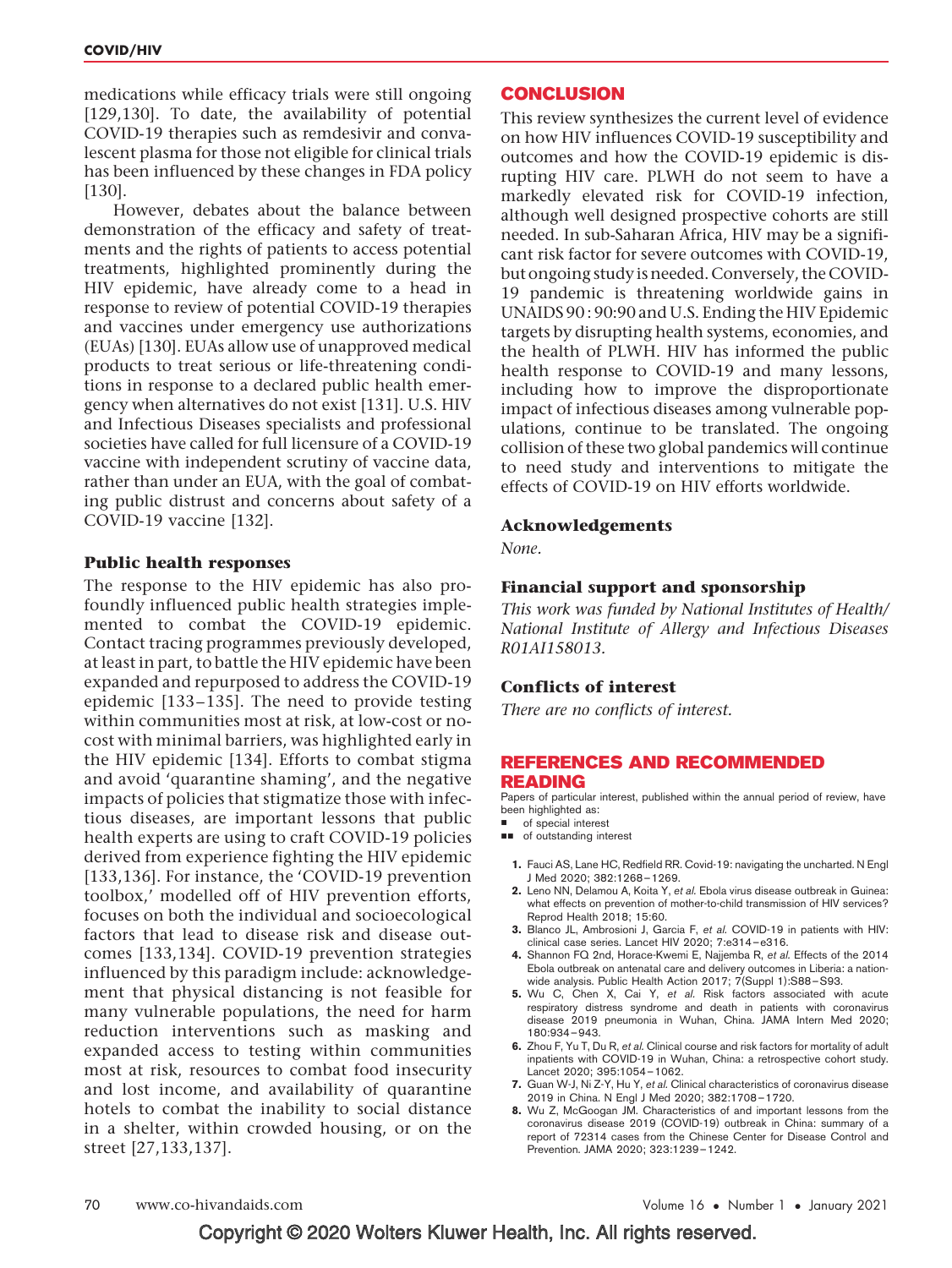- 9. Liang W, Guan W, Chen R, et al. Cancer patients in SARS-CoV-2 infection: a nationwide analysis in China. Lancet Oncol 2020; 21:335–337.
- 10. Jacobs GP, Bhat P, Owiti P, et al. Did the 2014 Ebola outbreak in Liberia affect HIV testing, linkage to care and ART initiation? Public Health Action 2017; 7(Suppl 1):S70–S75.
- 11. Triant VA. Cardiovascular disease and HIV infection. Curr HIV/AIDS Rep 2013; 10:199–206.
- 12. Fitzpatrick ME, Kunisaki KM, Morris A. Pulmonary disease in HIV-infected adults in the era of antiretroviral therapy. AIDS 2018; 32:277–292.
- 13. Crothers K. Chronic obstructive pulmonary disease in patients who have HIV infection. Clin Chest Med 2007; 28:575–587vi.
- 14. Inciarte A, Gonzalez-Cordon A, Rojas J, et al. Clinical characteristics, risk && factors, and incidence of symptomatic COVID-19 in adults living with HIV: a single-center, prospective observational study. AIDS 2020.

This is one of the largest population-based studies in Europe examining the impact of HIV status on incidence of COVID-19 infection. They did not find increased COVID-19 incidence or severity among PLWH, with no difference by ART class.

- 15. Del Amo J, Polo R, Moreno S, et al. Incidence and severity of COVID-19 in
- **BB** HIV-positive persons receiving antiretroviral therapy: a cohort study. Ann Intern Med 2020.

This is one of the largest cohort studies in Europe examining disease severity and incidence of COVID-19 among PLWH. Similarly, they did not find a disproportionate impact of COVID-19 among PLWH.

- 16. Charre C, Icard V, Pradat P, et al. COVID-19 attack rate in HIV-infected patients and in PrEP users. AIDS 2020.
- 17. & Huang J, Xie N, Hu X, et al. Epidemiological, virological and serological features of COVID-19 cases in people living with HIV in Wuhan City: a population-based cohort study. Clin Infect Dis 2020.

One of the few population-based studies of the impact of HIV status on COVID-19 presentations in Asia.

18. Park LR, Sigel K, Rodriguez-Barradas M, editor. COVID-19 in the Largest US

■■ HIV Cohort. AIDS 2020: 23rd International AIDS Conference Virtual; 6-10 July 2020.

Although presented only as a poster, this study leverages the Veteran's Aging Cohort Study to examine COVID-19 presentations among PLWH across the USA. The study found higher testing rates but not higher incidence of COVID-19 among PL WH

- 19. Sachdev DME, Hsu L, Scheer S, et al. COVID-19 susceptibility and out-&& comes among people living with HIV in San Francisco. J Acquir Immune Defic
- Syndr . doi: 10.1097/QAI.0000000000002531. (in press).

This is a large population-based study in San Francisco, which leverages mandatory reporting of COVID-19 results to examine incidence and severity of COVID-19 by HIV status. The study found increased test positivity among PLWH, but not increased severity.

- 20. Mdodo R, Frazier EL, Dube SR, et al. Cigarette smoking prevalence among adults with HIV compared with the general adult population in the United States: cross-sectional surveys. Ann Intern Med 2015; 162:335–344.
- 21. Shiau S, Arpadi SM, Yin MT, Martins SS. Patterns of drug use and HIV infection among adults in a nationally representative sample. Addict Behav 2017; 68:39–44.
- 22. Williams EC, Hahn JA, Saitz R, et al. Alcohol use and human immunodeficiency virus (HIV) infection: current knowledge, implications, and future directions. Alcohol Clin Exp Res 2016; 40:2056–2072.
- 23. Testino G. Are patients with alcohol use disorders at increased risk for Covid-19 infection? Alcohol Alcohol 2020; 55:344–346.
- 24. Fazel S, Geddes JR, Kushel M. The health of homeless people in high-income countries: descriptive epidemiology, health consequences, and clinical and policy recommendations. Lancet 2014; 384:1529–1540.
- 25. Aidala AA, Lee G, Abramson DM, et al. Housing need, housing assistance, and connection to HIV medical care. AIDS Behav 2007; 11(Suppl 6):101–115.
- 26. && Mosites E, Parker EM, Clarke KEN, et al. Assessment of SARS-CoV-2 infection prevalence in homeless shelters: four U.S. cities, March 27-

April 15, 2020. MMWR Morb Mortal Wkly Rep 2020; 69:521–522. An important study that demonstrated the risks of outbreaks in congregate settings

such as homeless shelters in four U.S. cities, highlighting the potentially disproportionate impact of COVID-19 among populations with greater rates of unstable housing, such as PLWH.

- 27. Imbert E, Kinley PM, Scarborough A, et al. Coronavirus disease 2019 (COVID-19) outbreak in a San Francisco homeless shelter. Clin Infect Dis 2020.
- 28. Gervasoni C, Meraviglia P, Riva A, et al. Clinical features and outcomes of HIV patients with coronavirus disease. Clin Infect Dis 2020.
- 29. Byrd KM, Beckwith CG, Garland JM, et al. SARS-CoV-2 and HIV coinfection: clinical experience from Rhode Island, United States. J Int AIDS Soc 2020; 23:e25573.
- 30. Calza L, Bon I, Tadolini M, et al. COVID-19 in patients with HIV-1 infection: a single-centre experience in northern Italy. Infection 2020.
- 31. Okoh AK, Bishburg E, Grinberg S, Nagarakanti S. COVID-19 pneumonia in patients with HIV: a case series. J Acquir Immune Defic Syndr 2020.
- Shalev N, Scherer M, LaSota ED, et al. Clinical characteristics and outcomes in people living with HIV hospitalized for COVID-19. Clin Infect Dis 2020.
- 33. Sigel K, Swartz T, Golden E, et al. Covid-19 and people with HIV infection: outcomes for hospitalized patients in New York City. Clin Infect Dis 2020.

34. Collins LF, Moran CA, Oliver NT, et al. Clinical characteristics, comorbidities **ad** and outcomes among persons with HIV hospitalized with coronavirus disease 2019 in Atlanta, GA. AIDS 2020.

A multisite study in Atlanta demonstrating the disproportionate impact of COVID-19 among Black PLWH.

- 35. Ridgway JP, Farley B, Benoit JL, et al. A case series of five people living with HIV hospitalized with COVID-19 in Chicago, Illinois. AIDS Patient Care STDS 2020; 34:331–335.
- 36. Dandachi D, Geiger G, Montgomery MW, et al. Characteristics, comorbidities, and outcomes in a multicenter registry of patients with HIV and coronavirus disease-19. Clin Infect Dis 2020.
- 37. Karmen-Tuohy S, Carlucci PM, Zervou FN, et al. Outcomes among HIVpositive patients hospitalized with COVID-19. J Acquir Immune Defic Syndr 2020; 85:6–10.
- 38. Guo W, Ming F, Feng Y, et al. Patterns of HIV and SARS-CoV-2 co-infection in Wuhan, China. J Int AIDS Soc 2020; 23:e25568.
- 39. Boulle A, Davies MA, Hussey H, et al. Risk factors for COVID-19 death in a && population cohort study from the Western Cape Province, South Africa. Clin Infect Dis 2020.

The largest population-based study published to date of the impact of HIV status on COVID-19 mortality, demonstrating a higher risk of death from COVID-19 among PLWH. The cohort contained a high number of PLWH who were not virologically suppressed or were living with uncontrolled diabetes, potentially explaining the divergent results compared with Europe and the U.S.

- 40. Ssentongo P, Ssentongo AE, Heilbrunn ES, et al. Association of cardiovascular disease and 10 other preexisting comorbidities with COVID-19 mortality: a systematic review and meta-analysis. PLoS One 2020; 15:e0238215.
- 41. Xu Y, Chen X, Wang K. Global prevalence of hypertension among people living with HIV: a systematic review and meta-analysis. J Am Soc Hypertens 2017; 11:530–540.
- 42. Helleberg M, May MT, Ingle SM, et al. Smoking and life expectancy among HIV-infected individuals on antiretroviral therapy in Europe and North America. AIDS 2015; 29:221–229.
- 43. Murphy JD, Liu B, Parascandola M. Smoking and HIV in sub-Saharan Africa: a 25-country analysis of the demographic health surveys. Nicotine Tob Res 2019; 21:1093–1102.
- 44. Gudipati S, Brar I, Murray S, et al. Descriptive analysis of patients living with HIV affected by COVID-19. J Acquir Immune Defic Syndr 2020; 85:123–126.
- 45. Meyerowitz EA, Kim AY, Ard KL, et al. Disproportionate burden of COVID-19 & among racial minorities and those in congregate settings among a large

cohort of people with HIV. AIDS 2020. An analysis demonstrating the disproportionate impact of COVID-19 among black and Latinx PLWH in Boston.

- 46. Saag M. Special section: COVID-19 among people living with HIV. AIDS 2020; 34:1755–1756.
- 47. Wu CY, Jan JT, Ma SH, et al. Small molecules targeting severe acute respiratory syndrome human coronavirus. Proc Natl Acad Sci U S A 2004; 101:10012–10017.
- 48. de Wilde AH, Jochmans D, Posthuma CC, et al. Screening of an FDAapproved compound library identifies four small-molecule inhibitors of Middle East respiratory syndrome coronavirus replication in cell culture. Antimicrob Agents Chemother 2014; 58:4875–4884.
- 49. Chan JF-W, Yao Y, Yeung M-L, et al. Treatment with lopinavir/ritonavir or interferon-β1b improves outcome of MERS-CoV infection in a nonhuman primate model of common marmoset. J Infect Dis 2015; 212:1904–1913.
- 50. Fintelman-Rodrigues N, Sacramento CQ, Ribeiro Lima C, et al. Atazanavir, alone or in combination with ritonavir, inhibits SARS-CoV-2 replication and proinflammatory cytokine production. Antimicrob Agents Chemother 2020; 64:.
- 51. Cao B, Wang Y, Wen D, et al. A trial of lopinavir-ritonavir in adults
- & hospitalized with severe Covid-19. N Engl J Med 2020; 382:1787–1799.

An important randomized controlled trial completed in the early COVID-19 epidemic, which did not find an impact of lopinavir-ritonavir on COVID-19 disease severity.

- 52. Group RC. Lopinavir-ritonavir in patients admitted to hospital with COVID-19 && (RECOVERY): a randomised, controlled, open-label, platform trial. Lancet
- 2020. A large randomized controlled trial completed by the RECOVERY investigators, which did similarly not find an impact of lopinavir-ritonavir on COVID-19 disease
- severity. 53. Schoergenhofer C, Jilma B, Stimpfl T, et al. Pharmacokinetics of lopinavir and ritonavir in patients hospitalized with coronavirus disease 2019 (COVID-19). Ann Intern Med 2020; 173:670–672.
- 54. Elfiky AA. Ribavirin, remdesivir, sofosbuvir, galidesivir, and tenofovir against SARS-CoV-2 RNA dependent RNA polymerase (RdRp): a molecular docking study. Life Sci 2020; 253:117592.
- 55. National Institutes of Health. COVID-19 treatment guidelines. [Accessed October 19 Aahwctng].
- 56. Department of Health and Human Services. Guidelines for the use of antiretroviral agents in adults and adolescents Living with HIV. https:// clinicalinfo.hiv.gov/en/guidelines/adult-and-adolescent-arv/what-start-initialcombination-regimens-antiretroviral-naive?view=full. [Accessed 10 September 2020].

1746-630X Copyright © 2020 Wolters Kluwer Health, Inc. All rights reserved. www.co-hivandaids.com 71

# Copyright © 2020 Wolters Kluwer Health, Inc. All rights reserved.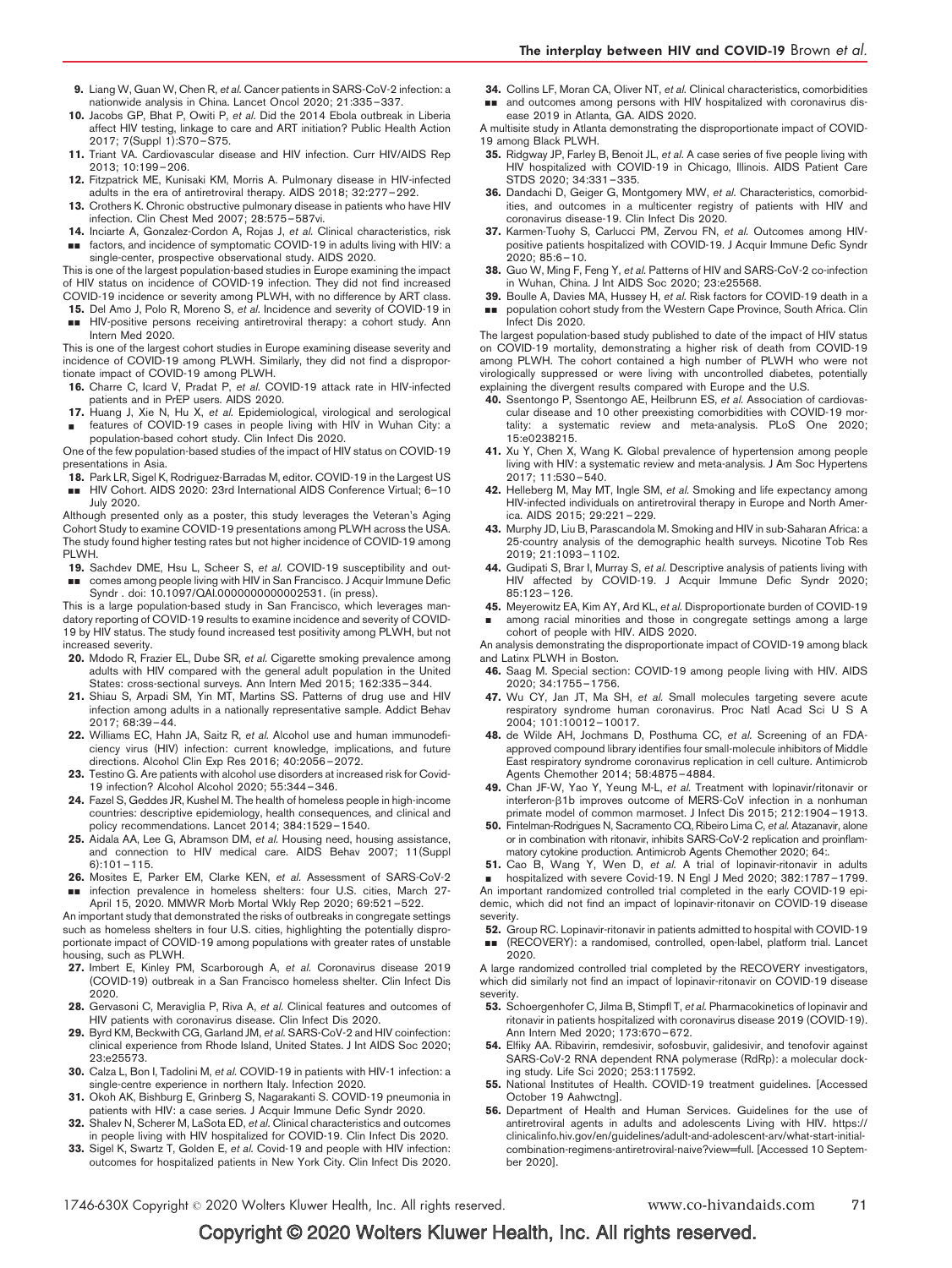- 57. Azambuja MI. Spanish flu and early 20th-century expansion of a coronary heart disease-prone subpopulation. Tex Heart Inst J 2004; 31:14–21. 58. Myrskyla M, Mehta NK, Chang VW. Early life exposure to the 1918 influenza
- pandemic and old-age mortality by cause of death. Am J Public Health 2013; 103:e83–e90.
- 59. Helgertz J, Bengtsson T. The long-lasting influenza: the impact of fetal stress during the 1918 influenza pandemic on socioeconomic attainment and health in Sweden. Demography 2019; 56:1389–1425.
- 60. Nickol ME, Kindrachuk J. A year of terror and a century of reflection: perspectives on the great influenza pandemic of 1918–1919. BMC Infect Dis 2019; 19:117.
- 61. Gamanga AH, Owiti P, Bhat P, et al. The Ebola outbreak: effects on HIV reporting, testing and care in Bonthe district, rural Sierra Leone. Public Health Action 2017; 7(Suppl 1):S10–S15.
- 62. Nagel E, Blackowicz MJ, Sahr F, Jarrett OD. Impact of the Ebola epidemic on clinical outcomes of HIV-infected soldiers and their dependents in Sierra Leone. Int J STD AIDS 2019; 30:106–112.
- 63. Kelly JD, Richardson ET, Drasher M, et al. Food insecurity as a risk factor for outcomes related to Ebola virus disease in Kono district, Sierra Leone: a cross-sectional study. Am J Trop Med Hyg 2018; 98:1484–1488.
- 64. Fauci AS, Redfield RR, Sigounas G, et al. Ending the HIV epidemic: a plan for the United States. JAMA 2019; 321:844–845.
- 65. Allday E. Eradicate AIDS? Coronavirus stands in the way. San Francisco Chronicle https://wwwsfchroniclecom/bayarea/article/Eradicate-AIDS-Coronavirus-stands-in-the-way-15389943php. [Accessed 10 July 2020].
- 66. Santos GM, Ackerman B, Rao A, et al. Economic, mental health, HIV prevention and HIV treatment impacts of COVID-19 and the COVID-19 response on a global sample of cisgender gay men and other men who have sex with men. AIDS Behav 2020.

67. Lamontagne E. COVID-19 pandemic increases socioeconomic vulnerability **BUT** of LGBTI+ communities and their susceptibility to HIV. AIDS 2020.

A large multicountry survey-based analysis completed on social media examining the impact of the COVID-19 on the health of PLWH and those at-risk of HIV.

- 68. Mehrotra A, Chernew M, Linetsky D, et al. The impact of the COVID-19 pandemic on outpatient visits: a rebound emerges. The Commonwealth Fund. 2020. https://www.commonwealthfund.org/publications/2020/apr/ impact-covid-19-outpatient-visits. [Accessed 10 June 2020]
- 69. Chow EPF, Hocking JS, Ong JJ, et al. Changing the use of HIV preexposure prophylaxis among men who have sex with men during the COVID-19 pandemic in Melbourne, Australia. Open Forum Infect Dis 2020; 7:ofaa275.
- 70. Krakower D. Impact of COVID-19 on HIV preexposure prophylaxis care at a && Boston community health center. AIDS 2020 San Francisco and Oakland

CA 2020; 10 July 2020 [Abstract# OACLB01] An analysis showing the impact of COVID-19 on PrEP refills and HIV testing in a large sexual health clinic in Boston.

- 71. Davey DLJ, Bekker LG, Mashele N, et al. PrEP retention and prescriptions for pregnant women during COVID-19 lockdown in South Africa. Lancet HIV 2020.
- 72. Molina JM, Charreau I, Spire B, et al. Efficacy, safety, and effect on sexual behaviour of on-demand preexposure prophylaxis for HIV in men who have sex with men: an observational cohort study. Lancet HIV 2017; 4:e402–e410.
- 73. Torres TS, Hoagland B, Bezerra DRB, et al. Impact of COVID-19 pandemic on sexual minority populations in Brazil: an analysis of social/racial disparities in maintaining social distancing and a description of sexual behavior. AIDS Behav 2020.
- 74. Stephenson R, Chavanduka TMD, Rosso MT, et al. Sex in the time of COVID-19: results of an online survey of gay, bisexual and other men who have sex with men's experience of sex and HIV prevention during the US COVID-19 epidemic. AIDS Behav 2020.
- 75. Riley ED, Hickey MD, Imbert E, et al. COVID-19 and HIV spotlight the U.S. imperative for permanent affordable housing. Clin Infect Dis 2020.
- 76. Rao A, Rucinski K, Jarrett B, et al. Global interruptions in HIV prevention and **THE THE SERVICES AS A result of the response to COVID-19: results from a** social media-based sample of men who have sex with men. AIDS 2020 San

Francisco/Oakland 2020; 14 July 2020 [Abstract OAELB0104] A large multicountry survey analysis on social media examining the impact of COVID-19 on HIV treatment and prevention access among MSM.

- 
- 77. Rao A, Rucinski K, Jarrett B, et al. Potential interruptions in HIV prevention and treatment services for gay, bisexual, and other men who have sex with men associated with COVID-19. medRxiv 2020.
- 78. Getting to Zero San Francisco. Impact of the COVID-19 epidemic on San Francisco's HIV Community and Getting to Zero July 2020. Getting to Zero San Francisco. https://wwwgettingtozerosforg/wp-content/uploads/2020/ 07/July-2020-Impact-of-COVID19-epidemic-on-San-Francisco%E2%80%99s-HIV-Community-and-Getting-to-Zeropdf. 2020. [Accessed 1 September 2020]
- 79. Centers for Disease Control and Prevention. Operational considerations for adapting a contact tracing program to respond to the COVID-19 pandemic. 2020. https://www.cdc.gov/coronavirus/2019-ncov/global-covid-19/operational-considerations-contact-tracing.html. [Accessed 1 September 2020]
- 80. 'No Way Out': In China, coronavirus takes toll on other patients. New York Times. 3 March 2020. https://www.nytimes.com/2020/03/03/world/asia/ china-coronavirus-cancer.html.
- 81. UNAIDS and China working together during the COVID-19 outbreak to ensure that people living with HIV continue to get treatment. 19 February 2020. https://www.unaids.org/en/resources/presscentre/pressreleaseandstatementarchive/2020/february/20200218\_china\_covid19.
- 82. China HIV patients risk running out of AIDS drugs in days: UNAIDS. 19 February 2020. https://www.reuters.com/article/us-china-health-aids/chinahiv-patients-risk-running-out-of-aids-drugs-in-days-unaidsidUSKBN20D1RE.
- 83. Spinelli MA, Hickey MD, Glidden DV, et al. Viral suppression rates in a safety-

& net HIV clinic in San Francisco destabilized during COVID-19 AIDS 2020.

An analysis showing worsening viral suppression, particularly among homeless PLWH, in the context of the COVID-19 epidemic.

- 84. Philbin MM, Parish C, Pereyra M, et al. Health disparities and the digital divide: the relationship between communication inequalities and quality of life among women in a nationwide prospective cohort study in the United States. J Health Commun 2019; 24:405–412.
- 85. Spinelli MA, Hessol NA, Schwarcz S, et al. Homelessness at diagnosis is associated with death among people with HIV in a population-based study of a US city. AIDS 2019; 33:1789–1794.
- 86. Hogan AB, Jewell BL, Sherrard-Smith E, et al. Potential impact of the COVID-19 pandemic on HIV, tuberculosis, and malaria in low-income and middleincome countries: a modelling study. Lancet Glob Health 2020; 8:e1132–e1141.
- 87. Jewell BL, Mudimu E, Stover J, et al. Potential effects of disruption to HIV programmes in sub-Saharan Africa caused by COVID-19: results from multiple mathematical models. Lancet HIV 2020; 7:e629–e640.
- 88. Gostin LO. A tale of two diseases: mental illness and HIV/AIDS. Milbank Q 2015; 93:687–690.
- 89. Stanic A, Rybin D, Cannata F, et al. The impact of the housing status on clinical outcomes and healthcare utilization among individuals living with HIV. AIDS Care 2019; 1–9.
- 90. The Lancet H. The syndemic threat of food insecurity and HIV. Lancet HIV 2020; 7:e75.
- 91. Bositis CM, St Louis J. HIV and substance use disorder: role of the HIV physician. Infect Dis Clin North Am 2019; 33:835–855.
- 92. Marcus JL, Leyden WA, Alexeeff SE, et al. Comparison of overall and comorbidity-free life expectancy between insured adults with and without HIV infection. JAMA Netw Open 2020; 3:e207954.
- 93. Elston JW, Cartwright C, Ndumbi P, Wright J. The health impact of the 2014- 15 Ebola outbreak. Public Health 2017; 143:60–70.
- 94. Weiser SD, Fernandes KA, Brandson EK, et al. The association between food insecurity and mortality among HIV-infected individuals on HAART. J Acquir Immune Defic Syndr 2009; 52:342–349.
- 95. Weiser SD, Yuan C, Guzman D, et al. Food insecurity and HIV clinical outcomes in a longitudinal study of urban homeless and marginally housed HIV-infected individuals. AIDS 2013; 27:2953–2958.
- 96. McLinden T, Stover S, Hogg RS. HIV and food insecurity: a syndemic amid the COVID-19 pandemic. AIDS Behav 2020; 24:2766–2769.
- 97. Clemenzi-Allen A, Geng E, Christopoulos K, et al. Degree of housing instability shows independent 'Dose-Response' with virologic suppression rates among people living with human immunodeficiency virus. Open Forum Infect Dis 2018; 5:ofy035.
- 98. Dombrowski JC, Galagan SR, Ramchandani M, et al. HIV care for patients with complex needs: a controlled evaluation of a walk-in, incentivized care model. Open Forum Infect Dis 2019; 6:ofz294.
- 99. Ahmed MZ, Ahmed O, Aibao Z, et al. Epidemic of COVID-19 in China and associated psychological problems. Asian J Psychiatry 2020; 51:102092.
- 100. Clay JM, Parker MO. Alcohol use and misuse during the COVID-19 pandemic: a potential public health crisis? Lancet Public Health 2020; 5:e259.
- 101. Rehm J, Kilian C, Ferreira-Borges C, et al. Alcohol use in times of the COVID 19: implications for monitoring and policy. Drug Alcohol Rev 2020; 39:301–304.
- 102. Da BL, Im GY, Schiano TD. COVID-19 hangover: a rising tide of alcohol use disorder and alcohol-associated liver disease. Hepatology 2020.
- 103. Lee SA. Coronavirus Anxiety Scale: a brief mental health screener for COVID-19 related anxiety. Death Stud 2020; 44:393–401.
- 104. Volkow ND. Collision of the COVID-19 and addiction epidemics. Ann Intern Med 2020; 173:61–62.
- 105. Rozanova J, Shenoi S, Zaviryukha I, et al. Social support is key to retention in **EXEC** care during Covid-19 pandemic among older people with HIV and substance use disorders in Ukraine. Subst Use Misuse 2020; 55:1902–1904.

An analysis in Ukraine examining the impact of COVID-19 on PLWH who use substances. This study and others highlight concerns that the HIV epidemic could worsen among people who use drugs during COVID-19.

- 106. Sinha R. How does stress lead to risk of alcohol relapse? Alcohol Res Curr Rev 2012; 34:432–440.
- 107. Crane HM, McCaul ME, Chander G, et al. Prevalence and factors associated with hazardous alcohol use among persons living with HIV across the US in the current era of antiretroviral treatment. AIDS Behav 2017; 21:1914–1925.
- 108. Williams EC, McGinnis KA, Bobb JF, et al. Changes in alcohol use associated with changes in HIV disease severity over time: a national longitudinal study in the Veterans Aging Cohort. Drug Alcohol Depend 2018; 189:21–29.

72 www.co-hivandaids.com Volume 16 Number 1 January 2021